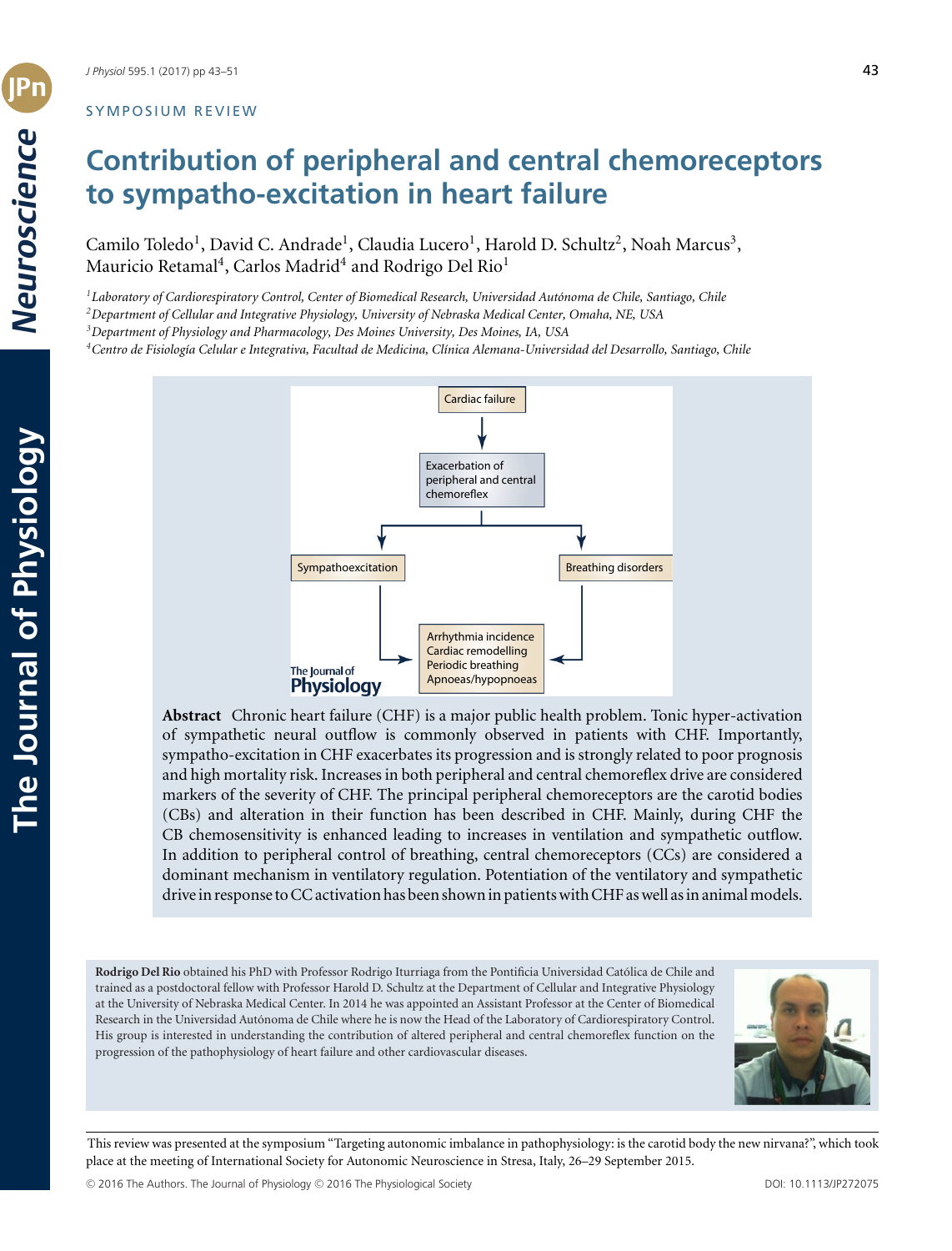Therefore, improving understanding of the contribution of the peripheral and central chemoreflexes to augmented sympathetic discharge in CHF could help in developing new therapeutic approaches intended to attenuate the progression of CHF. Accordingly, the main focus of this review is to discuss recent evidence that peripheral and central chemoreflex function are altered in CHF and that they contribute to autonomic imbalance and progression of CHF.

(Received 23 December 2015; accepted after revision 20 April 2016; first published online 24 May 2016) **Corresponding author** R. Del Rio: Laboratory of Cardiorespiratory Control, Center of Biomedical Research, Universidad Autónoma de Chile, Santiago, Chile. Email: rodrigo.delrio@uautonoma.cl

**Abstract figurelegend** Chronic heart failure is characterized by exacerbation of the peripheral and central chemoreflexes, which contributes to the establishment and progression of sympathoexcitation and breathing disorders. Importantly, chemoreflex activation is strongly associated with cardiac arrhythmogenesis, cardiac adverse remodelling, periodic breathing and central apnoeas and hypopnoeas.

**Abbreviations** ANG II, angiotensin II; CB, carotid body; CC, central chemoreceptor; CHF, chronic heartfailure;MSNA, muscle sympathetic nerve activity; NTS, nucleus tractus solitarii; PVN, paraventricular nucleus; RTN, retrotrapezoid nucleus; RVLM, rostral ventrolateral medulla;  $\dot{V}_{E}$ , minute ventilation.

### **Introduction**

Chronic heart failure (CHF) is a global public health problem. Currently, it is estimated that 26 million people worldwide are living with this condition, affecting approximately 20% of the world population over 75 years of age, and resulting in more than 1 million hospitalizations annually in both the United State and Europe (Remme *et al.* 2001; Ambrosy *et al.* 2014). Chronic heart failure is a disease with very poor prognosis despite advances in treatment; half of the patients with CHF are likely to die in a 4 year time frame once diagnosed, while more than 50% with severe cardiac dysfunction are likely to die within 1 year (Swedberg *et al.* 2005). In addition, CHF patients often display frequent episodes of decompensation, needing complex therapeutic management, which are associated with poor prognosis and lower survival rates (Lloyd-Jones *et al.* 2002). Furthermore, while the ageing condition has improved in the global population, it has been estimated that the prevalence of CHF will increase to the point where it is one of the most prevalent diseases (Mann & Chakinala, 2012).

CHF is caused by myocardial dysfunction and often results in left ventricular dilatation, hypertrophy or both (Cohn *et al.* 2000). Autonomic imbalance and respiratory disorders are commonly observed in patients with CHF and are thought to contribute to CHF progression (Ponikowski *et al.* 1997; Esler & Kaye, 1998; Triposkiadis *et al.* 2009; Haack *et al.* 2014; Schultz *et al.* 2015*a*). Enhanced sympathetic stimulation of the heart in CHF is strongly associated with life threating cardiac arrhythmias (Esler, 1998) and is likely to account for the relationship between autonomic imbalance and sudden cardiac death in CHF (Vaseghi & Shivkumar, 2008). While there are many factors that contribute to autonomic imbalance in CHF, disordered oscillatory breathing patterns are likely to play a significant role. Importantly, both autonomic imbalance and oscillatory breathing in CHF have been linked to altered chemoreflex function (Kitzman *et al.* 2002; Zucker, 2006; Del Rio *et al.* 2013*a*; Marcus *et al.* 2014*a*). In a study performed by Giannoni and colleagues (2008), 60% of patients with CHF displayed enhanced ventilatory responses to hypoxia and/or hypercapnia when compared with controls. In support of this notion, animal studies have shown that tonic and hypoxia-evoked afferent activity recorded from the carotid body (CB) chemoreceptors is enhanced in experimental CHF (Del Rio *et al.* 2013*a*; Del Rio, 2015) suggesting that peripheral chemoreceptors may play a key role in the progression of autonomic imbalance in CHF. The CB-mediated chemoreflex pathway involved afferent projections to the commissural nuclei of the solitary tract (NTS) (Accorsi-Mendonça *et al.* 2011). It has been shown that the NTS drives the activation of the paraventricular nucleus (PVN) of the hypothalamus during CB chemoreceptor stimulation (Ciriello & Calaresu, 1980; Kubo *et al.* 1997; Chen *et al.* 2004). Furthermore, PVN postsynaptic neurones project to autonomic control regions within the central nervous system (Reddy *et al.* 2005), particularly to the rostral ventrolateral medulla (RVLM), the ultimate region of pre-sympathetic regulation. It has been shown that hyperactivation of pre-sympathetic neurones located in the RVLM during CHF represents a major contributor to the development of autonomic imbalance and decreased cardiac baroreflex sensivity (Zucker, 2006; Gao *et al.* 2010; Abbott *et al.* 2013). Remarkably, Del Rio and collegues (2013*a*) found that CB denervation decreases RVLM pre-sympathetic neuronal activation in CHF rats, improving autonomic function. Thus, it is plausible that CB-mediated effects on the RVLM also involved changes in the activation pattern of NTS and PVN neurones. Further studies will be needed to address this hypothesis.

While changes in peripheral chemoreceptor function are likely to play an important role in autonomic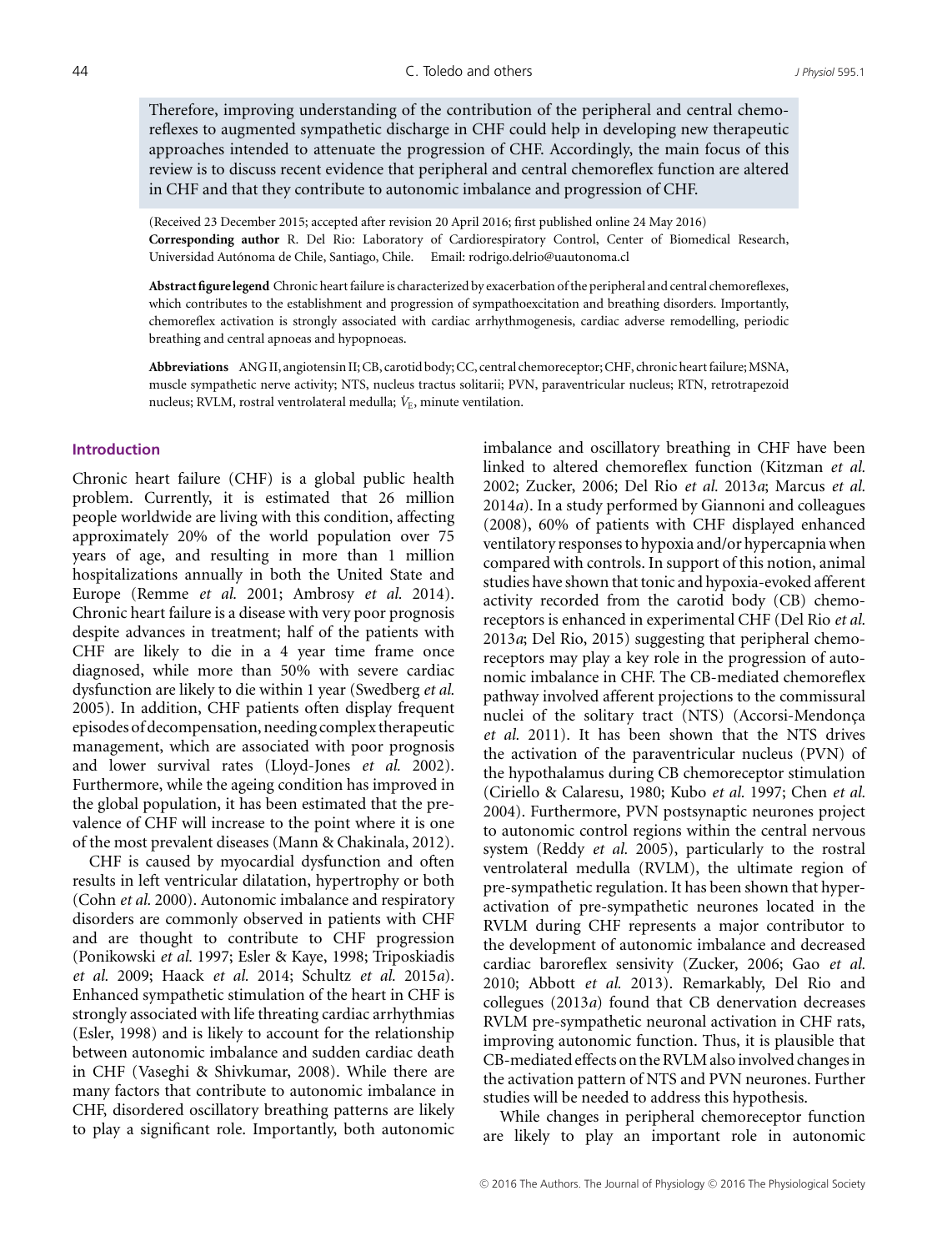imbalance in CHF, numerous investigators have demonstrated important physiological changes in the central nervous system that contribute as well (Aggarwal *et al.* 2002; Lymperopoulos *et al.* 2013). Indeed, the pathophysiological relevance of the peripheral and central chemoreflex function in CHF has received considerable attention (Kristen *et al.* 2002; Schultz *et al.* 2007; Giannoni *et al.* 2008; Marcus *et al.* 2014*b*; Del Rio *et al.* 2015). Accordingly, the aim of this brief review is to document the role played by peripheral and central chemoreceptors on sympatho-excitation and oscillatory breathing patterns during the progression of CHF.

#### **The carotid body in CHF: the peripheral master regulator.**

The CBs are the predominant arterial chemoreceptors in humans (Gonzalez *et al.* 1994; Schultz & Sun, 2000). The CB is composed of clusters of chemoreceptor cells (type I cells) surrounded by glial cell processes (type II cells) (Iturriaga & Alcayaga, 2004). The type I cells are considered polymodal receptors since they respond to a wide variety of stimuli such as changes in arterial levels of  $O_2$ ,  $CO_2$ , pH, blood flow and temperature (Gonzalez *et al.* 1994). Upon activation, the CBs send afferent signals to the central nervous system, specifically to first-order NTS neurones leading to activation of the central pattern generator in the brainstem and a concomitant increase in ventilation (Ponikowski & Banasiak, 2001; Accorsi-Mendonça et al. 2011; Marcus *et al.* 2014*b*). In addition, during hypoxaemic/hypercapnic stimulation, the CBs also activate the sympathetic nervous system to maintain arterial pressure and to guarantee adequate blood flow to target organs, especially the heart and brain (Schultz & Sun, 2000). While normal CB function contributes to maintenance of homeostatic blood gas parameters and tissue perfusion, mounting evidence indicates that maladaptive changes in CB function contribute to a variety of cardiovascular and metabolic disease states (Haack *et al.* 2014; Schultz *et al.* 2015*b*).

Evidence of a role for the CB in the pathophysiology of CHF comes from studies showing that patients with CHF that exhibit high ventilatory responses to hypoxia (high CB chemoreflex drive) have significantly greater mortality rates compared to CHF patients that have normal chemoreflex drive (Ponikowski & Banasiak, 2001; Giannoni *et al.* 2008). In support of the notion that CBs contribute to CHF progression, Del Rio and colleagues recently showed that selective bilateral CB denervation in experimental CHF significantly improved cardiac function and decreased mortality rate (Del Rio *et al.* 2013*a*). The proposed mechanism underlying these improvements is a reduction in activation of the sympathetic nervous system. Accordingly, studies performed in animal models of CHF indicate that the CB chemoreceptors became tonically hyperactive, resulting in the activation of the pre-sympathetic neurones in the brainstem and increases in efferent sympathetic outflow to the kidneys and heart (Sun *et al.* 1999; May *et al.* 2013; Del Rio *et al.* 2013*b*; Marcus *et al.* 2014*b*). In addition to these promising findings in pre-clinical models, the therapeutic value of modulating the CB-mediated chemoreflex drive has also been addressed in human CHF. Niewinski and colleagues (2013) showed that 6 months after unilateral CB resection, autonomic balance, sleep disordered breathing, exercise tolerance and quality of life were markedly improved in one patient with systolic CHF (Niewinski *et al.* 2013). This evidence strongly supports a pivotal role of the CB chemoreceptor in the progression of CHF.

The mechanisms associated to the increased CB activity during CHF are not fully described. However, it has been proposed that both angiotensin II (ANG II) peptides and oxidative stress play a principal role in enhancing the CB-mediated chemoreflex drive in CHF (Schultz, 2015). It has been shown that elevation of ANG II levels and upregulation of the ANG II type 1 receptor contribute to the increased CB chemoreceptor activity through a mechanism related to the inactivation of voltage-sensitive K<sup>+</sup> channels (Li *et al.* 2006). Additionally, oxidative stress is increased in CB chemoreceptor cells and this appears to be related to increases in NADPH oxidase protein expression (Li *et al.* 2007) as well as a marked decrease in the expression of anti-oxidant enzymes (i.e. CuZn and Mn superoxide dismutase) (Ding *et al.* 2009, 2010; Lindley *et al.* 2004). Importantly, reduction in blood flow to the CB region due to impaired cardiac function has been hypothesized to be the key determinant in the altered CB function. Indeed, it has been elegantly shown by Ding and collagues that chronic reductions in CB blood flow in a healthy rabbits recapitulates the potentiation of CB-mediated chemoreflex drive up to levels seen in CHF rabbits (Ding *et al.* 2011).

**Chemosensitive retrotrapezoid nucleus neurons: a novel player in sympathoexcitation in CHF.** Central chemoreceptors (CCs) are mainly located on the ventral surface of the medulla and to a lesser extent in other locations within the brainstem, cerebellum, hypothalamus and midbrain (Nattie & Li, 2012). In cardiorespiratory research, the term central chemoreception usually refers to the process by which  $CO<sub>2</sub>$  activates cells that express the  $^{\circ}CO_{2}$  sensors' (the receptors have not been definitively identified) modulating respiratory and cardiovascular control centres of the brainstem (Guyenet, 2014). Interestingly, Huckstepp and colleagues (2010) showed that ATP release in the ventral surface of the medulla oblongata, an event linked to the adaptive changes in ventilation in response to hypercapnia, was mediated by connexin 26 suggesting an important mechanism contributing to central respiratory chemosensitivity. Specifically, in conditions involving subtle changes in cerebrospinal fluid  $CO<sub>2</sub>/H<sup>+</sup>$  content, central chemoreceptor neurones send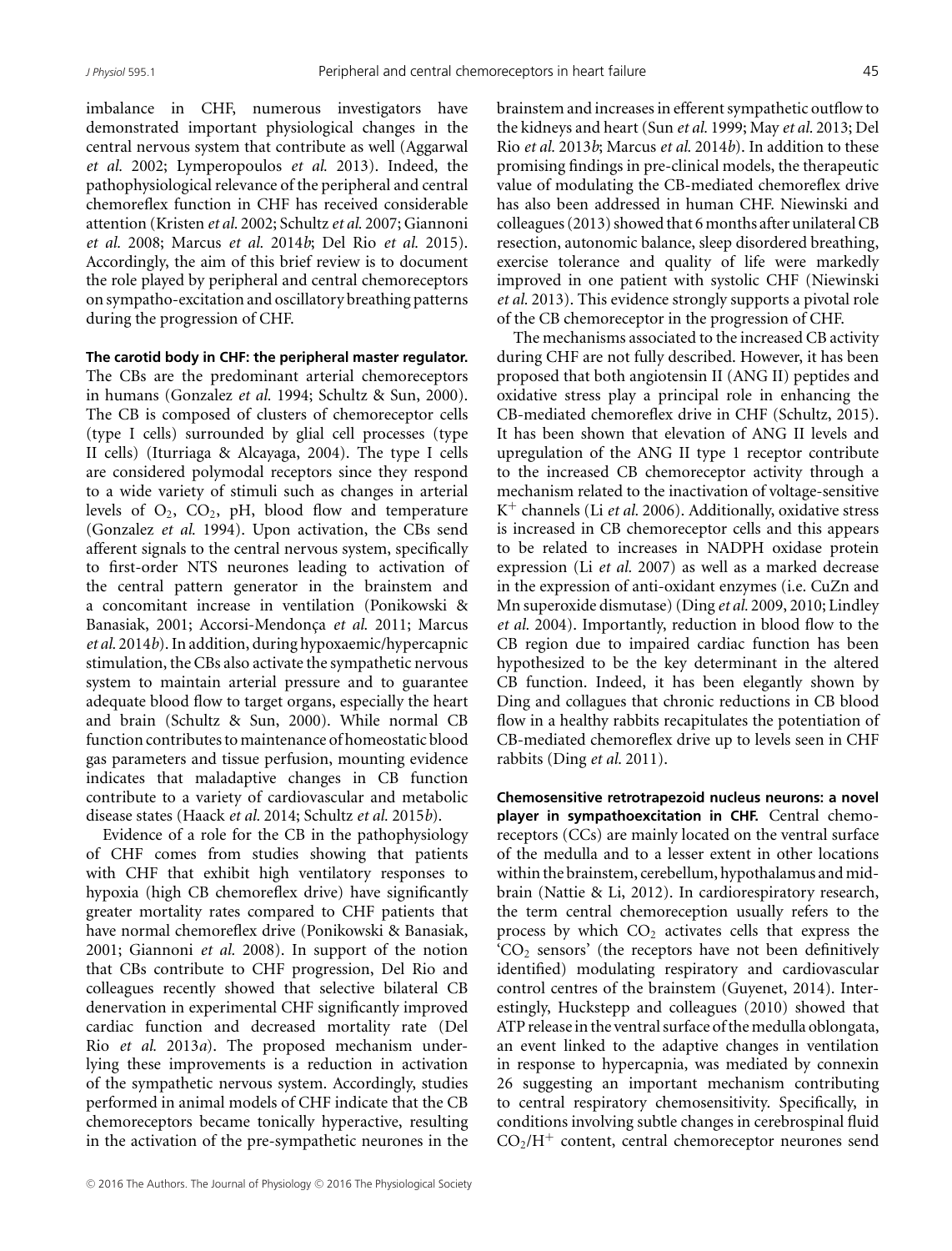direct excitatory inputs to respiratory control centres to regulate the tidal volume and respiratory frequency (Guyenet *et al.* 2005). Stimulation of CCs also elicits an increase in sympathetic outflow. Central chemoreceptor neurones project to RVLM pre-sympathetic neurones (Moreira *et al.* 2006; Rosin *et al.* 2006), and it has been shown that activation of CCs can trigger respiratory synchronous modulation of sympathetic nerve activity, leading to respiratory-sympathetic coupling (Guyenet *et al.* 2010*a*,*b*). The nature of the CCs and of the circuits that mediate the ventilatory response to  $CO<sub>2</sub>$  is still controversial. Specific areas on the ventral surface of the medulla oblongata have been shown to play a major role in cardiorespiratory regulation (Mulkey *et al.* 2004; Guyenet & Mulkey, 2010). One of the plausible nuclei involved in breathing and haemodynamic control circuitry is the retrotrapezoid nucleus (RTN). The RTN is mainly composed of a group of neurones that are activated by changes in cerebrospinal fluid  $CO_2$  and/or pH that projects to the respiratory central pattern generator (Lazarenko *et al.* 2009; Guyenet & Mulkey, 2010; Guyenet, 2012; Wang *et al.* 2013). Furthermore, the RTN is considered an extension of the ventrolateral medulla containing neurones that innervate the nucleus of the NTS and contribute to central respiratory chemoreception (Guyenet *et al.* 2013). In addition, the inhibition of RTN neurones attenuates the ventilatory chemoreflex drive in resting conscious rats without changing basal respiration suggesting that the RTN plays a pivotal role in central chemoreception (Basting *et al.* 2015; Takakura *et al.* 2014). The RTN chemosensitive neurones have a phenotype characterized by the presence of vesicular glutamate transporter 2 mRNA, the expression of the transcription factors Phox2b and Atoh1 and the absence of immunoreactivity for both tyrosine hydroxylase and choline acetyltransferase (Stornetta *et al.* 2006; Marina *et al.* 2010). In addition, these neurones have been shown to be activated by low pH *in vivo* and *in vitro* in slice preparations (Lazarenko *et al.* 2009;Wang *et al.* 2013). Also, RTN Phox2b/Atoh1-positive neurones are expressed early in embryonic development in regions associated with chemoreflex circuits (Ruffault*et al.* 2015). Importantly, this set of RTN neurons are essential for the development of ventilatory reflex responses to hypercapnic stimulation at birth and remain a major contributor to the adult hypercanic ventilatory response (Dubreuil *et al.* 2009).

In a pathological context, Narkiewicz and colleagues (1999) studied autonomic, haemodynamic, and respiratory responses to chemoreflex activation during CHF. They found that CHF patients showed a marked increase in the ventilatory and sympathetic responses elicited by brief exposure to a hypercapnic gas mixture (Narkiewicz *et al.* 1999). Hypercapnic stimulation induced significant increases in heart rate in CHF patients but not in control subjects suggesting an augmented central chemoreflex drive in response to  $CO<sub>2</sub>$  in the pathological condition (Narkiewicz *et al.* 1999). Also, both groups showed increases in minute ventilation  $(\dot{V}_{\rm E})$ , blood pressure, and muscle sympathetic nerve activity (MSNA) in response to hypercapnia, but the increases in  $V_{\rm E}$  and MSNA were significantly greater in the CHF patients, suggesting that the hypercapnic stimulus represents a potent mechanism for initiating sympathetic activation in CHF (Narkiewicz *et al.* 1999). Importantly, in the resting condition the arterial  $CO<sub>2</sub>$  levels remain unchanged in CHF patients compared to control subjects. In addition, in experimental CHF models, generated by aortocaval shunt or aortic banding, there was an increase in the hypercapnic central chemoreflex drive in CHF. This was shown by a large increase in the gain of the renal sympathetic nerve activity response to hypercapnic stimulation in both groups of CHF rats compared to the controls (Kristen *et al.* 2002). Interestingly, the increases in central chemoreflex gain in CHF seem to be independent of the aetiology of CHF since the aortocaval shunt model represents a diastolic form of cardiac failure (Abassi *et al.* 2011) and aortic banding represents a model of systolic heart failure (Patten & Hall-Porter, 2009). Accordingly, it has been shown that CHF patients displayed enhanced hypercapnic responses, which are positively correlated with the severity and progression of the disease (Giannoni *et al.* 2008).

The clinical implications of an enhanced sympathetic response to  $CO<sub>2</sub>$  relate first to the high prevalence of sleep apnoeas and Cheyne–Stokes/periodic breathing in CHF (Kasai *et al.* 2010). Then, the episodic stimulation of CC during each apnoea and hypoventilation episode leads to an exaggerated sympathetic response which adds further stress to the heart (Fig. 1). Furthermore, it has been proposed that repetitive stimulation of the sympathetic outflow could entrain the respiratory cycle regulation centrally to perpetuate breathing disorders (Bradley & Floras, 1996; Lorenzi-Filho *et al.* 1999).

In addition to central modulation, CHF patients display enhanced peripheral chemosensitivity that is strongly related to the incidence of breathing disorders (Corra *et al.* 2006; Marcus *et al.* 2014*a*). Interestingly, Del Rio and collagues showed in CHF rats that acute inhibition of the CB afferent activity by inhibition of the synthesis of H2S stabilized breathing (Del Rio *et al.* 2013*b*) suggesting that CB chemoreceptors may modulate the central pattern generator (Fig. 1). In the same context, Blain and collegues (2010) showed that the sensitivity of the CCs is critically dependent on CB afferent activity evidenced by a hyper-additive ventilatory responses to central hypercapnia when CBs are stimulated (Blain *et al.* 2010). Together, this evidence strongly suggests an interrelationship between central and peripheral chemoreceptors and their possible contribution to altered sympathetic and respiratory control in pathophysiology.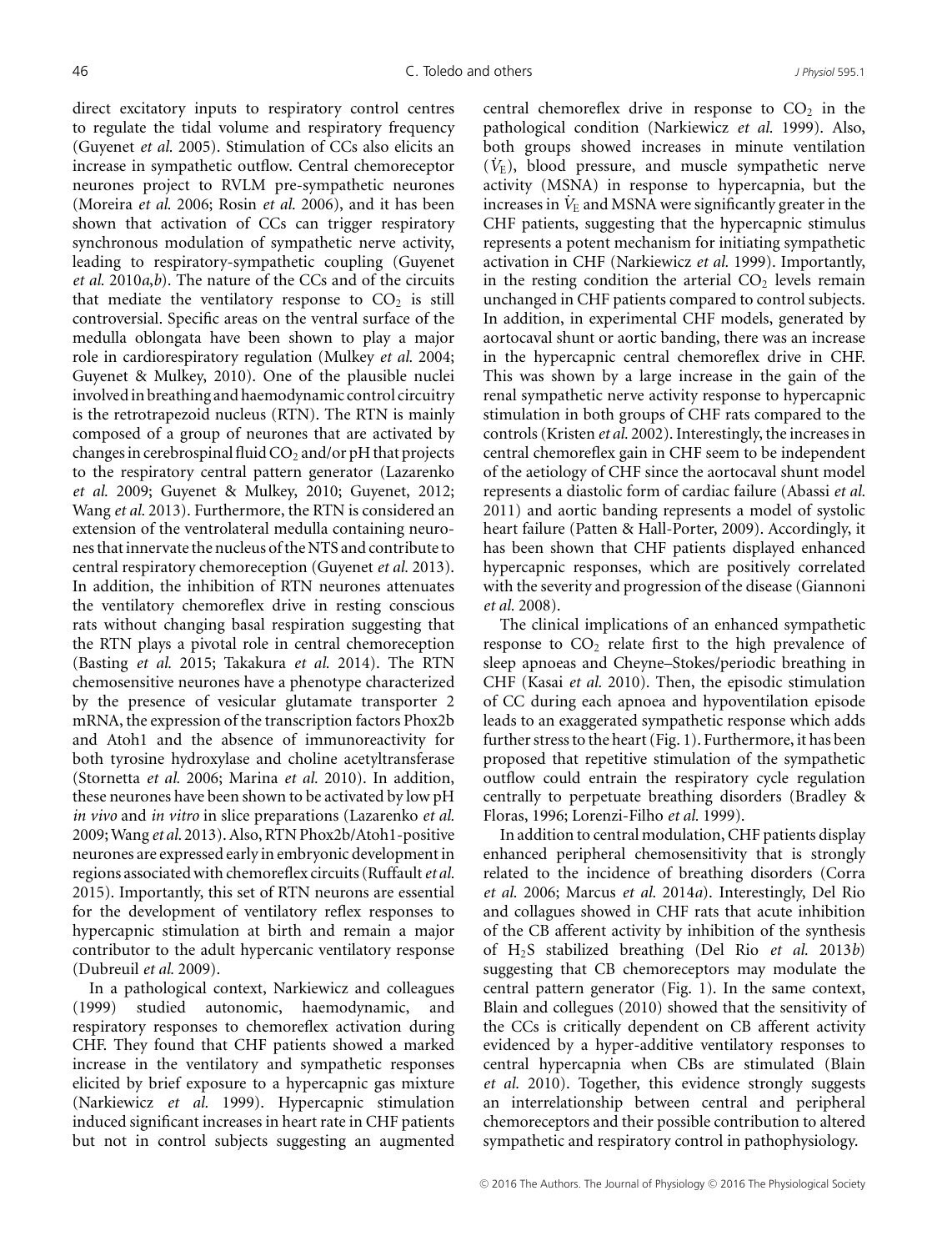**Respiratory–sympathetic coupling in CHF: an integrative pathophysiological mechanism.** Sympathetic discharge is actively modulated by respiration (Guyenet, 2014; Molkov *et al.* 2014). Recent studies suggest that enhanced coupling between sympathetic and respiratory neural drive contribute to augmented sympatho-excitation in CHF (Costa-Silva *et al.* 2012; Marcus *et al.* 2014*b*, 2015). In addition, respiratory–sympathetic coupling



#### The Journal of **Physiology**

#### **Figure 1. Schematic diagram showing the contribution of peripheral and central chemoreceptors in development of sympathoexcitation and breathing disorders**

Carotid body and RTN neurons respond to changes in different signals from the bloodstream and cerebrospinal fluid, respectively. Upon activation, the chemoreflex drive increases and induces a reflex cardiorespiratory response. Integration of the chemosensory inputs takes place in brainstem areas including the NTS, RVLM and central pattern generator, which finally leads to an increase in sympathetic discharges and activation of phrenic motoneurones. In the pathophysiology of CHF, the enhanced activity from peripheral and central chemoreceptors induces an increase in the central symapatho-respiratory outflow triggering cardiac arrhythmias and breathing disorders. CB, carotid body; CPG, central pattern generator; NTS, nucleus tractus solitarii; RTN, retrotrapezoid nucleus; RVLM, rostral ventrolateral medulla.

has been pointed out as a key pathophysiological mechanism in other disease conditions such as hypertension and sleep apnoea. Simms *et al.* (2009) showed that spontaneously hypertensive rats display an enhanced respiratory modulation of the renal sympathetic nerve discharges compared to normotensive animals. In rats exposed to intemittent hypoxia mimicking sleep apnoea, Zoccal *et al.* (2008) showed in an elegant study that respiratory–sympathetic coupling contributes to the development of CIH-dependent hypertension. Alterations in the coupling between the central control of respiration and sympathetic neural drive may underlie the pathophysiology of oscillatory breathing and related sympathetic activation in CHF. Central apnoeas and Cheyne–Stokes respiration, a form of episodic breathing during sleep, are commonly observed in patients with CHF and are thought to negatively impact autonomic and metabolic homeostasis (Brack *et al.* 2012). It has been proposed that oscillatory breathing patterns are associated with exaggerated carbon dioxide sensitivity (Javaheri, 1999). Indeed, it has been shown that a rise in  $CO<sub>2</sub>$  levels in the central nervous system increases sympathetic nerve discharge and blood pressure in anaesthetized and awake animals (Oikawa *et al.* 2005). Then, surges in sympathetic discharge could take place during acute stimulation of CCs. Therefore, in CHF the hypoxic/hypercapnic stimulation of central and peripheral chemoreceptors during the episodes of hypoventilation and apnoeas at rest (i.e. periodic breathing) may trigger an exaggerated sympathetic response to key end-organs. On the other hand, altered breathing patterns could also lead to sympathoexcitation due to the stimulation of the sympatho-inhibitory reflex elicited by lung stretch (Goso *et al.* 2001). Further studies should focus on the role of pulmonary receptors in the development of altered breathing patterns and autonomic imbalance in CHF.

### **Conclusions**

CHF is characterized by a sustained elevation in sympathetic nerve traffic, which is recognized as an important component in the pathophysiology and progression of the disease independent of the aetiology of cardiac failure (Kristen *et al.* 2002; Del Rio, 2015; Floras & Ponikowski, 2015; Schultz *et al.* 2015*b*). The CBs have been suggested to be key mediators in the establishment and progression of autonomic dysfunction and breathing abnormalities in CHF (Ponikowski & Banasiak, 2001; Zucker, 2006; Schultz *et al.* 2007; Niewinski*et al.* 2013; Del Rio *et al.* 2013*a*;Marcus*et al.* 2014*b*). It is worth noting that the contribution of CB-mediated peripheral chemoreflex drive to autonomic imbalance and disordered breathing patterns has only been studied in systolic heart failure. Future studies should address the potential contribution of the CB chemoreceptors in other types of CHF.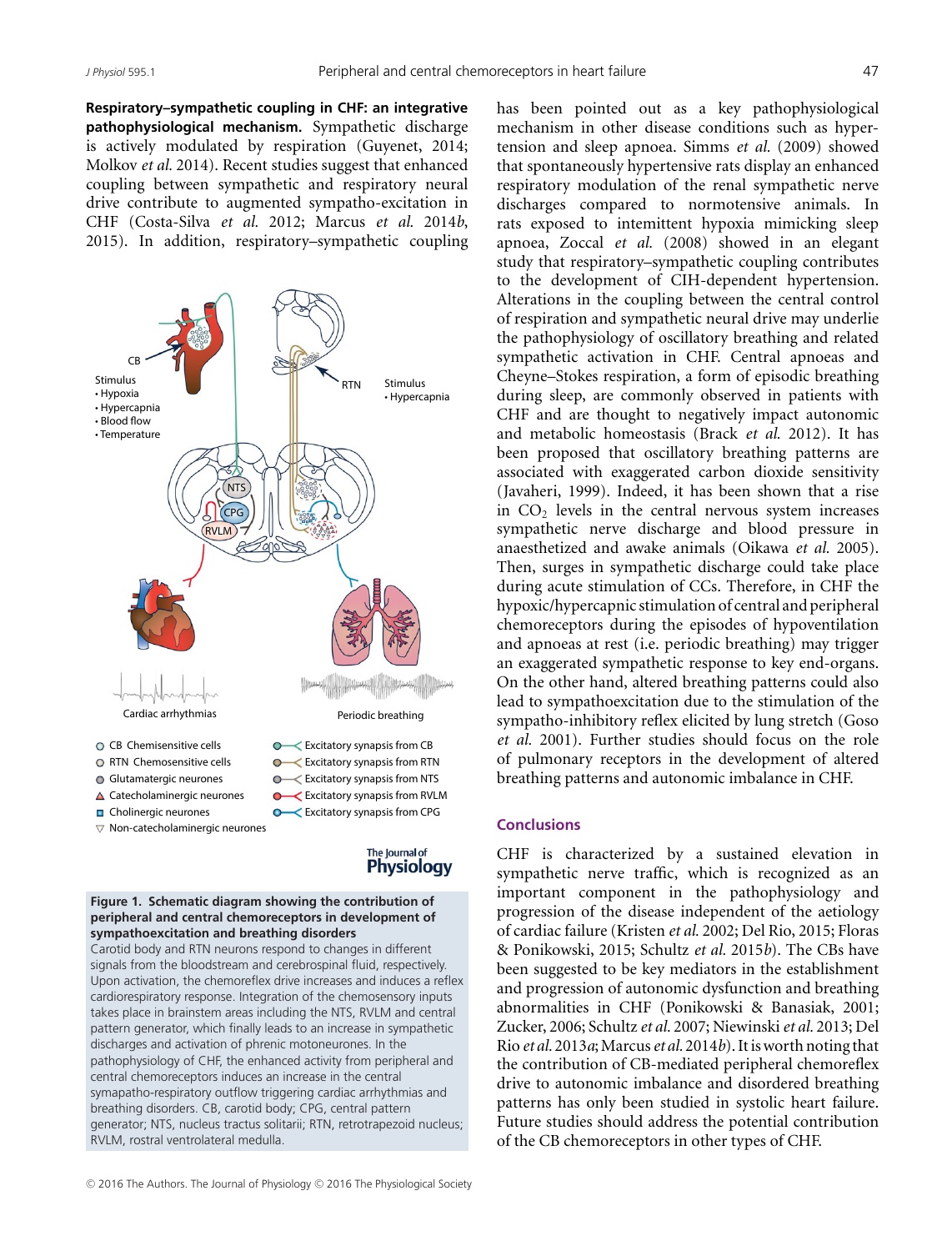Contrary to what is known about the contribution of the peripheral chemoreceptors in CHF progression, the role played by CCs in the development of autonomic and breathing disturbances in CHF is not well understood. The RTN in the ventral surface of the medulla has been pointed out as a key region involved in breathing control and CO2 sensing (Onimaru *et al.* 2009; Guyenet & Mulkey, 2010). Exaggerated ventilatory and sympathetic responses to hypercapnia have been observed in both CHF patients and animal models of the disease, suggesting that central chemoreflex drive is enhanced during CHF (Narkiewicz *et al.* 1999; Kristen *et al.* 2002; Giannoni *et al.* 2008). More importantly, central chemoreflex drive seems to be augmented in both systolic and diastolic cardiac failure. Therefore, CCs are likely to play an important role in sympathoexcitation during CHF.

It has been shown that RTN neurones receive polysynaptic excitatory inputs from second-order NTS neurones, which in turn are modulated, at the NTS level, by CB afferent projections. Therefore, excitation of the CB may lead to sensitization of the RTN neurones. Indeed, it has been shown that activation of the CB afferent pathway results in the depolarization of RTN neurones (Takakura *et al.* 2006). It is also hypothesized that CB activity may regulate RTN neurone membrane potential and firing threshold (Guyenet, 2014). Therefore, it seems likely that interaction between peripheral and central chemoreflexes at the level of the RTN may be a key component in the respiratory regulation during hypoxic and hypercapnic challenges (Guyenet, 2014).

In addition, non-neuronal cells (i.e. astrocytes) have recently been recognized as taking part in several physiological functions, including pH detection in central chemosensitivity areas (Angelova *et al.* 2015). Recent evidence suggests that ATP-mediated purinergic signalling at the level of the RVLM contributes to cardiovascular and respiratory responses triggered by hypoxia and hypercapnia by activating pre-sympathetic catecholaminergic C1 neurones and  $CO<sub>2</sub>/H<sup>+</sup>$ -sensitive RTN neurones, respectively (Gourine *et al.* 2010; Moreira *et al.* 2015). Interestingly, Marina and collegues (2013) showed that ATP release from astrocytes activates pre-sympathetic brainstem neurones in the RVLM, thereby contributing to symphatoexcitacion, progression of ventricular remodelling and development of heart failure secondary to myocardial infarction (Marina *et al.* 2013). Together, this evidence strongly suggests that non-neuronal cells (i.e. astrocytes) actively participate in cardiorespiratory regulation in the central nervous system and may represent novel targets to control sympathoexcitation in CHF. In summary, numerous studies suggest that peripheral and central chemoreflex function is enhanced in CHF and contributes to increases in sympathetic nerve activity and the incidence of disordered breathing patterns. Future studies should focus on identifying autonomic mechanisms regulating cardiorespiratory patterns and how these mechanisms contribute to deterioration of cardiac function and increases in mortality in CHF. Understanding these mechanisms can aid in further development of therapeutic strategies to improve quality of life, morbity and mortality in the CHF population.

### **References**

- Abassi Z, Goltsman I, Karram T, Winaver J & Hoffman A (2011). Aortocaval fistula in rat: a unique model of volume-overload congestive heart failure and cardiac hypertrophy. *J Biomed Biotechnol* **2011**, 729497.
- Abbott SB, DePuy SD, Nguyen T, Coates MB, Stornetta RL & Guyenet PG (2013). Selective optogenetic activation of rostral ventrolateral medullary catecholaminergic neurons produces cardiorespiratory stimulation in conscious mice. *J Neurosci* **33**, 3164–3177.
- Accorsi-Mendonça D, Castania JA, Bonagamba LG, Machado BH & Leao RM (2011). Synaptic profile of nucleus tractus solitarius neurons involved with the peripheral chemoreflex pathways. *Neuroscience* **197**, 107–120.
- Aggarwal A, Esler MD, Lambert GW, Hastings J, Johnston L & Kaye DM (2002). Norepinephrine turnover is increased in suprabulbar subcortical brain regions and is related to whole-body sympathetic activity in human heart failure. *Circulation* **105**, 1031–1033.
- Ambrosy AP, Fonarow GC, Butler J, Chioncel O, Greene SJ, Vaduganathan M, Nodari S, Lam CS, Sato N, Shah AN & Gheorghiade M (2014). The global health and economic burden of hospitalizations for heart failure: lessons learned from hospitalized heart failure registries. *J Am Coll Cardiol* **63**, 1123–1133.
- Angelova PR, Kasymov V, Christie I, Sheikhbahaei S, Turovsky E, Marina N, Korsak A, Zwicker J, Teschemacher AG, Ackland GL, Funk GD, Kasparov S, Abramov AY & Gourine AV (2015). Functional Oxygen Sensitivity of Astrocytes. *Neuroscience* **35**, 10460–10473.
- Basting TM, Burke PG, Kanbar R, Viar KE, Stornetta DS, Stornetta RL & Guyenet PG (2015). Hypoxia silences retrotrapezoid nucleus respiratory chemoreceptors via alkalosis. *Neuroscience* **35**, 527–543.
- Blain GM, Smjith CA, Henderson KS & Dempsey JA (2010). Peripheral chemoreceptors determine the respiratory sensitivity of central chemoreceptors to CO(2). *J Physiol* **588**, 2455–2471.
- Brack T, Randerath W & Bloch KE (2012). Cheyne-Stokes respiration in patients with heart failure: prevalence, causes, consequences and treatments. *Respiration* **83**, 165–176.
- Bradley TD & Floras JS (1996). Pathophysiologic and therapeutic implications of sleep apnea in congestive heart failure. *J Card Fail* **2**, 223–240.
- Ciriello J & Calaresu FR (1980). Monosynaptic pathway from cardiovascular neurons in the nucleus tractus solitarii to the paraventricular nucleus in the cat. *Brain Res* **193**, 529–533.
- Cohn JN, Ferrari R & Sharpe N (2000). Cardiac remodeling–concepts and clinical implications: a consensus paper from an international forum on cardiac remodeling. *J Am Coll Cardiol* **35**, 569–582.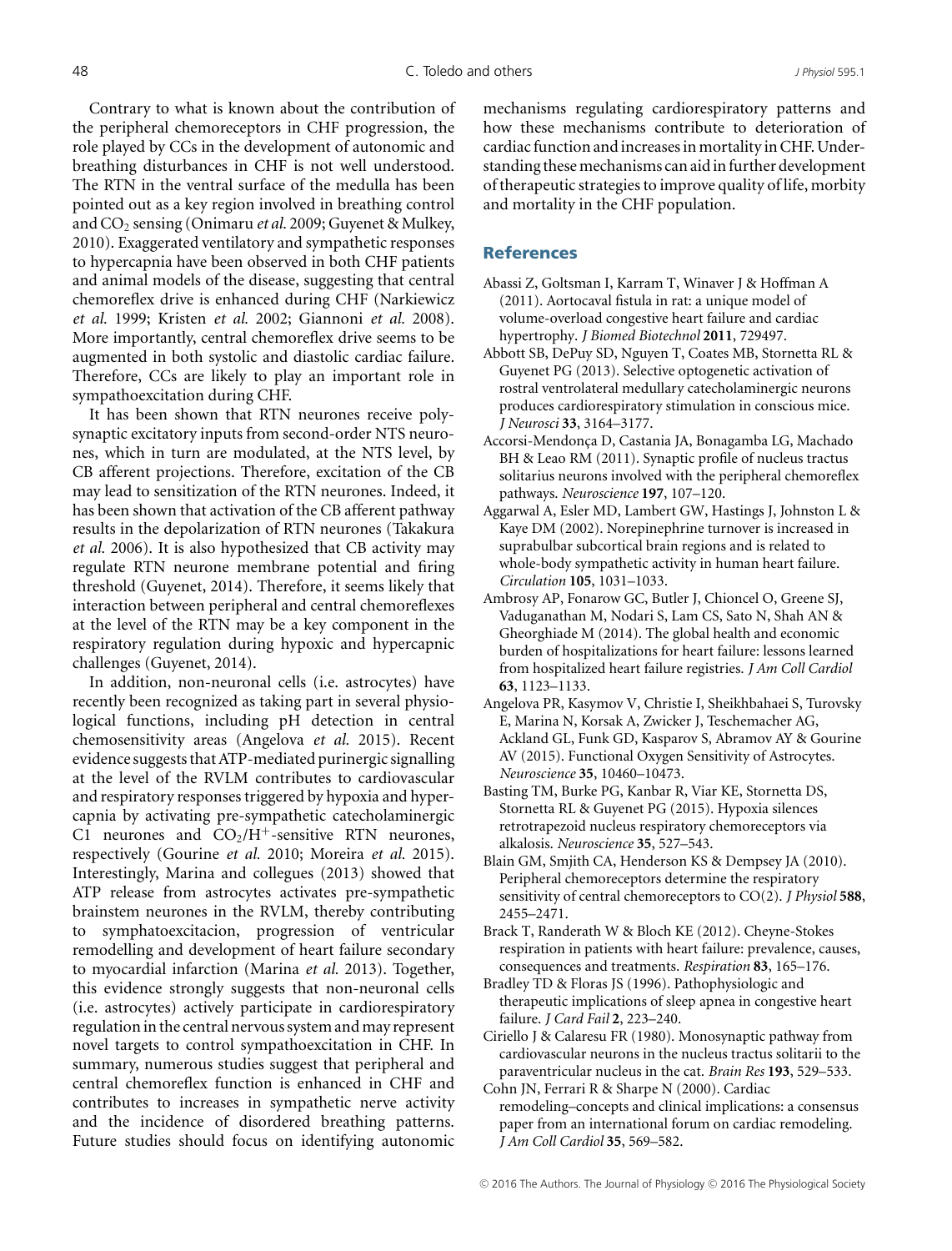Corra U, Pistono M, Mezzani A, Braghiroli A, Giordano A, Lanfranchi P, Bosimini E, Gnemmi M & Giannuzzi P (2006). Sleep and exertional periodic breathing in chronic heart failure: prognostic importance and interdependence. *Circulation* **113**, 44–50.

Costa-Silva JH, Zoccal DB & Machado BH (2012). Chronic intermittent hypoxia alters glutamatergic control of sympathetic and respiratory activities in the commissural NTS of rats. *Am J Physiol Regul Integr Comp Physiol* **302**, R785–R793.

Chen XQ, Du JZ & Wang YS (2004). Regulation of hypoxiainduced release of corticotropin-releasing factor in the rat hypothalamus by norepinephrine. *Regul Pept* **119**, 221–228.

Del Rio R (2015). The carotid body and its relevance in pathophysiology. *Exp Physiol* **100**, 121–123.

Del Rio R, Andrade DC, Marcus NJ & Schultz HD (2015). Selective carotid body ablation in experimental heart failure: a new therapeutic tool to improve cardiorespiratory control. *Exp Physiol* **100**, 136–142.

Del Rio R, Marcus NJ & Schultz HD (2013*a*). Carotid chemoreceptor ablation improves survival in heart failure: rescuing autonomic control of cardiorespiratory function. *J Am Coll Cardiol* **62**, 2422–2430.

Del Rio R, Marcus NJ & Schultz HD (2013*b*). Inhibition of hydrogen sulfide restores normal breathing stability and improves autonomic control during experimental heart failure. *J Appl Physiol (1985)* **114**, 1141–1150.

Ding Y, Li YL & Schultz HD (2011). Role of blood flow in carotid body chemoreflex function in heart failure. *J Physiol* **589**, 245–258.

Ding Y, Li YL, Zimmerman MC, Davisson RL & Schultz HD (2009). Role of CuZn superoxide dismutase on carotid body function in heart failure rabbits. *Cardiovasc Res* **81**, 678–685.

Ding Y, Li YL, Zimmerman MC & Schultz HD (2010). Elevated mitochondrial superoxide contributes to enhanced chemoreflex in heart failure rabbits. *Am J Physiol Regul Integr Comp Physiol* **298**, R303–R311.

Dubreuil V, Thoby-Brisson M, Rallu M, Persson K, Pattyn A, Birchmeier C, Brunet JF, Fortin G & Goridis C (2009). Defective respiratory rhythmogenesis and loss of central chemosensitivity in Phox2b mutants targeting

retrotrapezoid nucleus neurons. *J Neurosci* **29**, 14836–14846. Esler M (1998). High blood pressure management: potential benefits of I1 agents. *J Hypertens* **16**, S19–S24.

Esler M & Kaye D (1998). Increased sympathetic nervous system activity and its therapeutic reduction in arterial hypertension, portal hypertension and heart failure. *J Auton Nerv Syst* **72**, 210–219.

Floras JS & Ponikowski P (2015). The sympathetic/parasympathetic imbalance in heart failure with reduced ejection fraction. *Eur Heart J* **36**, 1974–1982b.

Gao L, Li Y, Schultz HD, Wang WZ, Wang W, Finch M, Smith LM & Zucker IH (2010). Downregulated Kv4.3 expression in the RVLM as a potential mechanism for sympathoexcitation in rats with chronic heart failure. *Am J Physiol Heart Circ Physiol* **298**, H945–H955.

Giannoni A, Emdin M, Poletti R, Bramanti F, Prontera C, Piepoli M & Passino C (2008). Clinical significance of chemosensitivity in chronic heart failure: influence on neurohormonal derangement, Cheyne-Stokes respiration and arrhythmias. *Clin Sci* **114**, 489–497.

Gonzalez C, Almaraz L, Obeso A & Rigual R (1994). Carotid body chemoreceptors: from natural stimuli to sensory discharges. *Physiol Rev* **74**, 829–898.

Goso Y, Asanoi H, Ishise H, Kameyama T, Hirai T, Nozawa T, Takashima S, Umeno K & Inoue H (2001). Respiratory modulation of muscle sympathetic nerve activity in patients with chronic heart failure. *Circulation* **104**, 418–423.

Gourine AV, Kasymov V, Marina N, Tang F, Figueiredo MF, Lane S, Teschemacher AG, Spyer KM, Deisseroth K & Kasparov S (2010). Astrocytes control breathing through pH-dependent release of ATP. *Science* **329**, 571–575.

- Guyenet P (2012). How does  $CO<sub>2</sub>$  activate the neurons of the retrotrapezoid nucleus? *J Physiol* **590**, 2183–2184.
- Guyenet PG (2014). Regulation of breathing and autonomic outflows by chemoreceptors. *Compr Physiol* **4**, 1511–1562.
- Guyenet PG, Abbott SB & Stornetta RL (2013). The respiratory chemoreception conundrum: light at the end of the tunnel? *Brain Res* **1511**, 126–137.
- Guyenet PG & Mulkey DK (2010). Retrotrapezoid nucleus and parafacial respiratory group. *Respir Physiol Neurobiol* **173**, 244–255.

Guyenet PG, Mulkey DK, Stornetta RL & Bayliss DA (2005). Regulation of ventral surface chemoreceptors by the central respiratory pattern generator. *J Neurosci* **25**, 8938–8947.

Guyenet PG, Stornetta RL, Abbott SB, Depuy SD, Fortuna MG & Kanbar R (2010*a*). Central CO<sub>2</sub> chemoreception and integrated neural mechanisms of cardiovascular and respiratory control. *J Appl Physiol (1985)* **108**, 995–1002.

Guyenet PG, Stornetta RL & Bayliss DA (2010*b*). Central respiratory chemoreception. *J Comp Neurol* **518**, 3883–3906.

Haack KK, Marcus NJ, Del Rio R, Zucker IH & Schultz HD (2014). Simvastatin treatment attenuates increased respiratory variability and apnea/hypopnea index in rats with chronic heart failure. *Hypertension* **63**, 1041–1049.

Huckstepp RT, id Bihi R, Eason R, Spyer KM, Dicke N, Willecke K, Marina N, Gourine AV & Dale N (2010). Connexin hemichannel-mediated  $CO<sub>2</sub>$ -dependent release of ATP in the medulla oblongata contributes to central respiratory chemosensitivity. *J Physiol* **588**, 3901–3920.

Iturriaga R & Alcayaga J (2004). Neurotransmission in the carotid body: transmitters and modulators between glomus cells and petrosal ganglion nerve terminals. *Brain Res Brain Res Rev* **47**, 46–53.

Javaheri S (1999). A mechanism of central sleep apnea in patients with heart failure. *N Engl J Med* **341**, 949–954.

Kasai T, Usui Y, Yoshioka T, Yanagisawa N, Takata Y, Narui K, Yamaguchi T, Yamashina A, Momomura SI & Investigators J (2010). Effect of flow-triggered adaptive servo-ventilation compared with continuous positive airway pressure in patients with chronic heart failure with coexisting obstructive sleep apnea and Cheyne-Stokes respiration. *Circ Heart Fail* **3**, 140–148.

Kitzman DW, Little WC, Brubaker PH, Anderson RT, Hundley WG, Marburger CT, Brosnihan B, Morgan TM & Stewart KP (2002). Pathophysiological characterization of isolated diastolic heart failure in comparison to systolic heart failure. *JAMA* **288**, 2144–2150.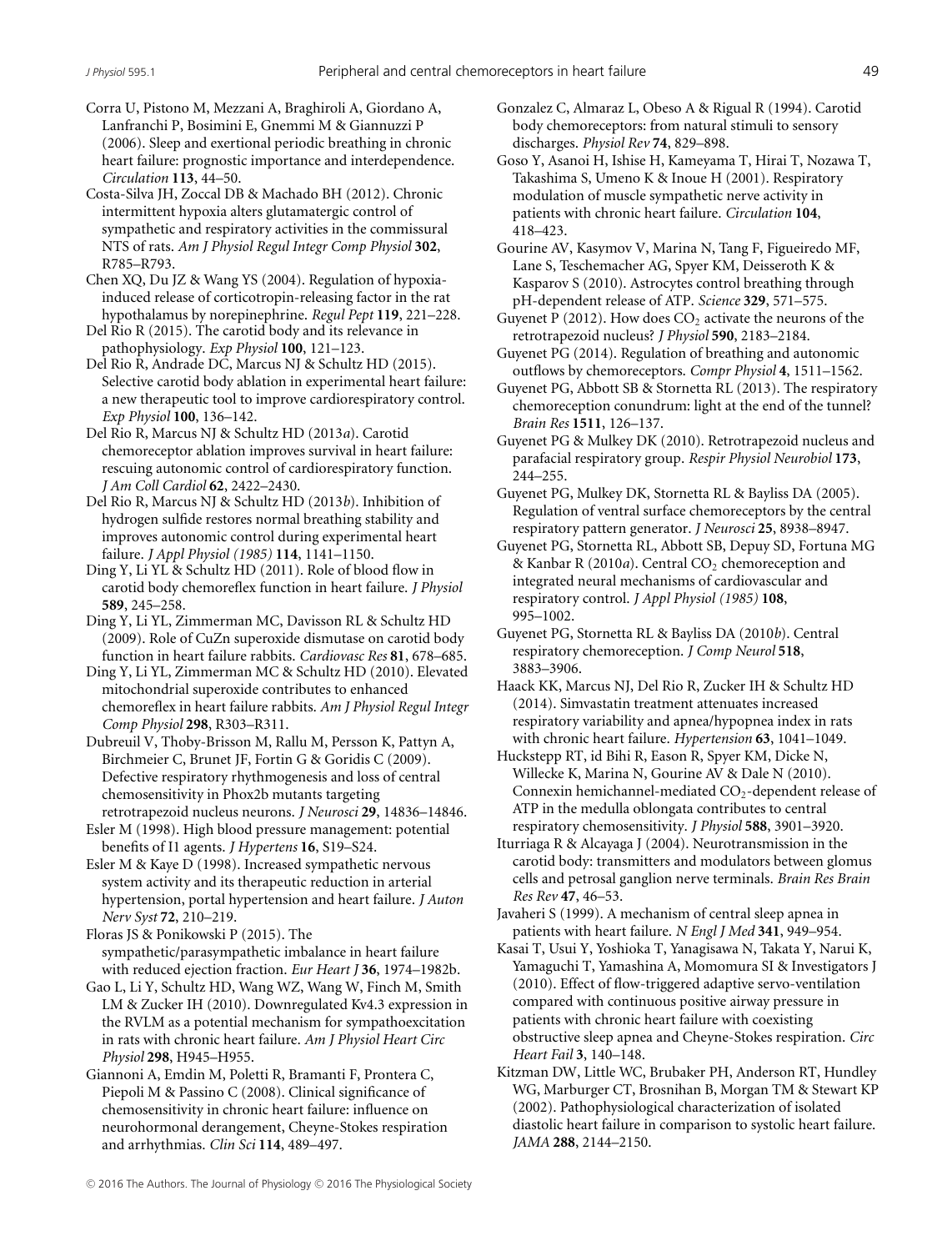Kristen AV, Just A, Haass M & Seller H (2002). Central hypercapnic chemoreflex modulation of renal sympathetic nerve activity in experimental heart failure. *Basic Res Cardiol* **97**, 177–186.

Kubo T, Yanagihara Y, Yamaguchi H & Fukumori R (1997). Excitatory amino acid receptors in the paraventricular hypothalamic nucleus mediate pressor response induced by carotid body chemoreceptor stimulation in rats. *Clin Exp Hypertens* **19**, 1117–1134.

Lazarenko RM, Milner TA, Depuy SD, Stornetta RL, West GH, Kievits JA, Bayliss DA & Guyenet PG (2009). Acid sensitivity and ultrastructure of the retrotrapezoid nucleus in Phox2b-EGFP transgenic mice. *J Comp Neurol* **517**, 69–86.

Li YL, Gao L, Zucker IH & Schultz HD (2007). NADPH oxidase-derived superoxide anion mediates angiotensin II-enhanced carotid body chemoreceptor sensitivity in heart failure rabbits. *Cardiovasc Res* **75**, 546–554.

Li YL, Xia XH, Zheng H, Gao L, Li YF, Liu D, Patel KP, Wang W & Schultz HD (2006). Angiotensin II enhances carotid body chemoreflex control of sympathetic outflow in chronic heart failure rabbits. *Cardiovasc Res* **71**, 129–138.

Lindley TE, Doobay MF, Sharma RV & Davisson RL (2004). Superoxide is involved in the central nervous system activation and sympathoexcitation of myocardial infarction-induced heart failure. *Circ Res* **94**, 402–409.

Lloyd-Jones DM, Larson MG, Leip EP, Beiser A, D'Agostino RB, Kannel WB, Murabito JM, Vasan RS, Benjamin EJ, Levy D; Framingham Heart Study (2002). Lifetime risk for developing congestive heart failure: the Framingham Heart Study. *Circulation* **106**, 3068–3072.

Lorenzi-Filho G, Rankin F, Bies I & Douglas Bradley T (1999). Effects of inhaled carbon dioxide and oxygen on Cheyne-Stokes respiration in patients with heart failure. *Am J Respir Crit Care Med* **159**, 1490–1498.

Lymperopoulos A, Rengo G & Koch WJ (2013). Adrenergic nervous system in heart failure: pathophysiology and therapy. *Circ Res* **113**, 739–753.

Mann DL & Chakinala M (2012). Heart Failure and Cor Pulmonale. In *Harrisons Principles of Internal Medicine*. 18th Edition, eds. Longo DL, Fauci AS, Kasper DL, Hauser SL, Jameson J & Loscalzo J, pp. 1901. McGraw-Hill, New York, NY.

Marcus NJ, Del Rio R, Schultz EP, Xia XH & Schultz HD (2014*a*). Carotid body denervation improves autonomic and cardiac function and attenuates disordered breathing in congestive heart failure. *J Physiol* **592**, 391–408.

Marcus NJ, Del Rio R & Schultz HD (2014*b*). Central role of carotid body chemoreceptors in disordered breathing and cardiorenal dysfunction in chronic heart failure. *Front Physiol* **5**, 438.

Marcus NJ, Pugge C, Mediratta J, Schiller AM, Del Rio R, Zucker IH & Schultz HD (2015). Exercise training attenuates chemoreflex-mediated reductions of renal blood flow in heart failure. *Am J Physiol Heart Circ Physiol* **309**, H259–H266.

Marina N, Abdala AP, Trapp S, Li A, Nattie EE, Hewinson J, Smith JC, Paton JF & Gourine AV (2010). Essential role of Phox2b-expressing ventrolateral brainstem neurons in the chemosensory control of inspiration and expiration. *J Neurosci* **30**, 12466–12473.

Marina N, Tang F, Figueiredo M, Mastitskaya S, Kasimov V, Mohamed-Ali V, Roloff E, Teschemacher AG, Gourine AV & Kasparov S (2013). Purinergic signalling in the rostral ventro-lateral medulla controls sympathetic drive and contributes to the progression of heart failure following myocardial infarction in rats. *Basic Res Cardiol* **108**,  $1 - 10$ .

May CN, Yao ST, Booth LC & Ramchandra R (2013). Cardiac sympathoexcitation in heart failure. *Auton Neurosci* **175**, 76–84.

Molkov YI, Zoccal DB, Baekey DM, Abdala AP, Machado BH, Dick TE, Paton JF & Rybak IA (2014). Physiological and pathophysiological interactions between the respiratory central pattern generator and the sympathetic nervous system. *Prog Brain Res* **212**, 1–23.

Moreira TS, Takakura AC, Colombari E & Guyenet PG (2006). Central chemoreceptors and sympathetic vasomotor outflow. *J Physiol* **577**, 369–386.

Moreira TS, Wenker IC, Sobrinho CR, Barna BF, Takakura AC & Mulkey DK (2015). Independent purinergic mechanisms of central and peripheral chemoreception in the rostral ventrolateral medulla. *J Physiol* **593**, 1067–1074.

Mulkey DK, Stornetta RL, Weston MC, Simmons JR, Parker A, Bayliss DA & Guyenet PG (2004). Respiratory control by ventral surface chemoreceptor neurons in rats. *Nat Neurosci* **7**, 1360–1369.

Narkiewicz K, Pesek CA, van de Borne PJ, Kato M & Somers VK (1999). Enhanced sympathetic and ventilatory responses to central chemoreflex activation in heart failure. *Circulation* **100**, 262–267.

Nattie E & Li A (2012). Central chemoreceptors: locations and functions. *Compr Physiol* **2**, 221–254.

Niewinski P, Janczak D, Rucinski A, Jazwiec P, Sobotka PA, Engelman ZJ, Fudim M, Tubek S, Jankowska EA, Banasiak W, Hart EC, Paton JF & Ponikowski P (2013). Carotid body removal for treatment of chronic systolic heart failure. *Int J Cardiol* **168**, 2506–2509.

Oikawa S, Hirakawa H, Kusakabe T, Nakashima Y & Hayashida Y (2005). Autonomic cardiovascular responses to hypercapnia in conscious rats: the roles of the chemo- and baroreceptors. *Auton Neurosci* **117**, 105–114.

Onimaru H, Ikeda K & Kawakami K (2009). Phox2b, RTN/pFRG neurons and respiratory rhythmogenesis. *Respir Physiol Neurobiol* **168**, 13–18.

Patten RD & Hall-Porter MR (2009). Small animal models of heart failure: development of novel therapies, past and present. *Circ Heart Fail* **2**, 138–144.

Ponikowski P & Banasiak W (2001). Chemosensitivity in chronic heart failure. *Heart Fail Monit* **1**, 126–131.

Ponikowski P, Chua TP, Piepoli M, Ondusova D, Webb-Peploe K, Harrington D, Anker SD, Volterrani M, Colombo R, Mazzuero G, Giordano A & Coats AJ (1997). Augmented peripheral chemosensitivity as a potential input to baroreflex impairment and autonomic imbalance in chronic heart failure. *Circulation* **96**, 2586–2594.

Reddy MK, Patel KP & Schultz HD (2005). Differential role of the paraventricular nucleus of the hypothalamus in modulating the sympathoexcitatory component of peripheral and central chemoreflexes. *Am J Physiol Regul Integr Comp Physiol* **289**, R789–R797.